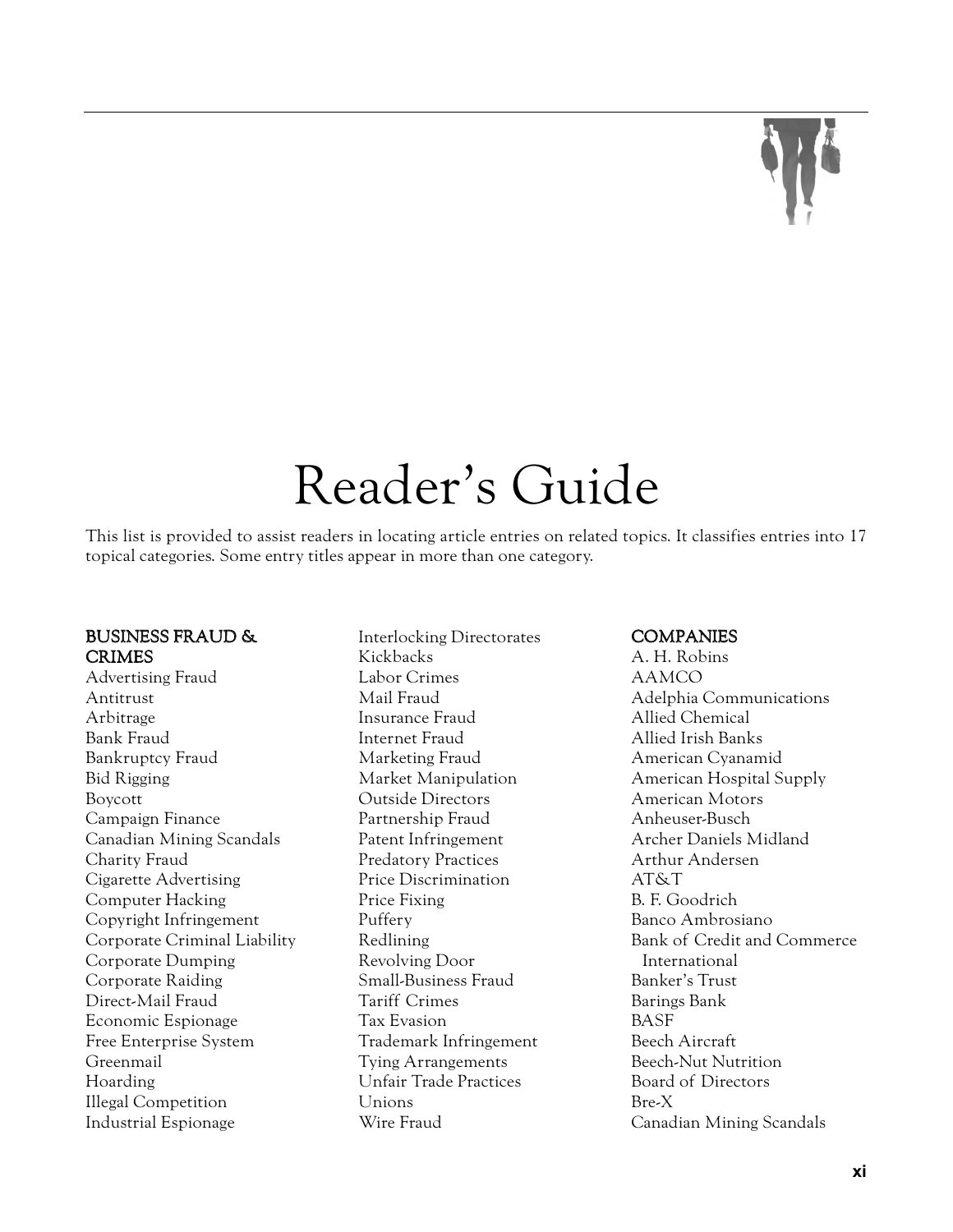Carl Karcher Enterprises Cendant Centennial Savings and Loan Chem-Bio Chevron Conoco Crédit Lyonnais Daiwa Bank Dow Chemical Drexel Burnham Lambert E. F. Hutton Eli Lilly Enron Corporation Film Recovery Systems Firestone Tires Fisher-Price Ford Motor Company G. D. Searle General Dynamics General Electric General Motors Georgia Pacific Global Crossing Great Electrical Equipment Conspiracy Gulf Oil Corporation IBM Imperial Food Products Investors Overseas Services ITT Johns-Manville Kerr-McGee Kidder, Peabody Lloyds of London Lockheed Madison Guaranty Merrill Lynch Metallgesellschaft Microsoft Morgan Grenfell Morton-Thiocol National Medical Enterprises NatWest Markets Northrop Grumman Owens Corning Pharmaceutical Industry Procter and Gamble, Inc. Revco Rite Aid Rockwell International Salomon Smith Barney

Standard Oil Sumitomo Teledyne Industries Tyco International Unisys United American Bank United Fruit United States Steel Waste Management, Inc. WorldCom

## **CONSUMERS**

Advance Fee Scam Age Discrimination Automobile Bait and Switch Bank Fraud Beech-Nut Nutrition Bendectin Better Business Bureaus Breast Implants *Caveat Emptor* Charity Fraud Cigarette Advertising Consumer Deaths Contractor Fraud Credit Card Fraud Cyberstalking Dalkon Shield Direct-Mail Fraud Fertility Fraud Fisher-Price Gambling and Lotteries Identity Theft Impersonation Infant Formula Public Citizen Health Research Group Tampons and Toxic Shock Telemarketing Fraud Tobacco Industry

## COUNTRIES & REGIONS

Africa Arab Nations Argentina Asia Australia Brazil Canada Canadian Mining Scandals Caribbean Islands Central America China Cuba Eastern Europe France Germany Greece Hong Kong Indonesia Ireland Israel Italy Japan Luxembourg Mexico Middle East Poland Russia Saudi Arabia Scandinavia Singapore South Africa South America Spain Switzerland Thailand United Kingdom United States

#### CRIMINOLOGY & JUSTICE

Age Discrimination Ancient Mercantile Crime Art Fraud Board of Directors Bribery Capitalism *Caveat Emptor* Civil Forfeiture Class-Action Lawsuits Conflict Theory Consequences of White-Collar Crime Conspiracy Corporate Criminal Liability Corruption Crime Seriousness Criminal Facilitation Critical Theory Differential Association Drug Trafficking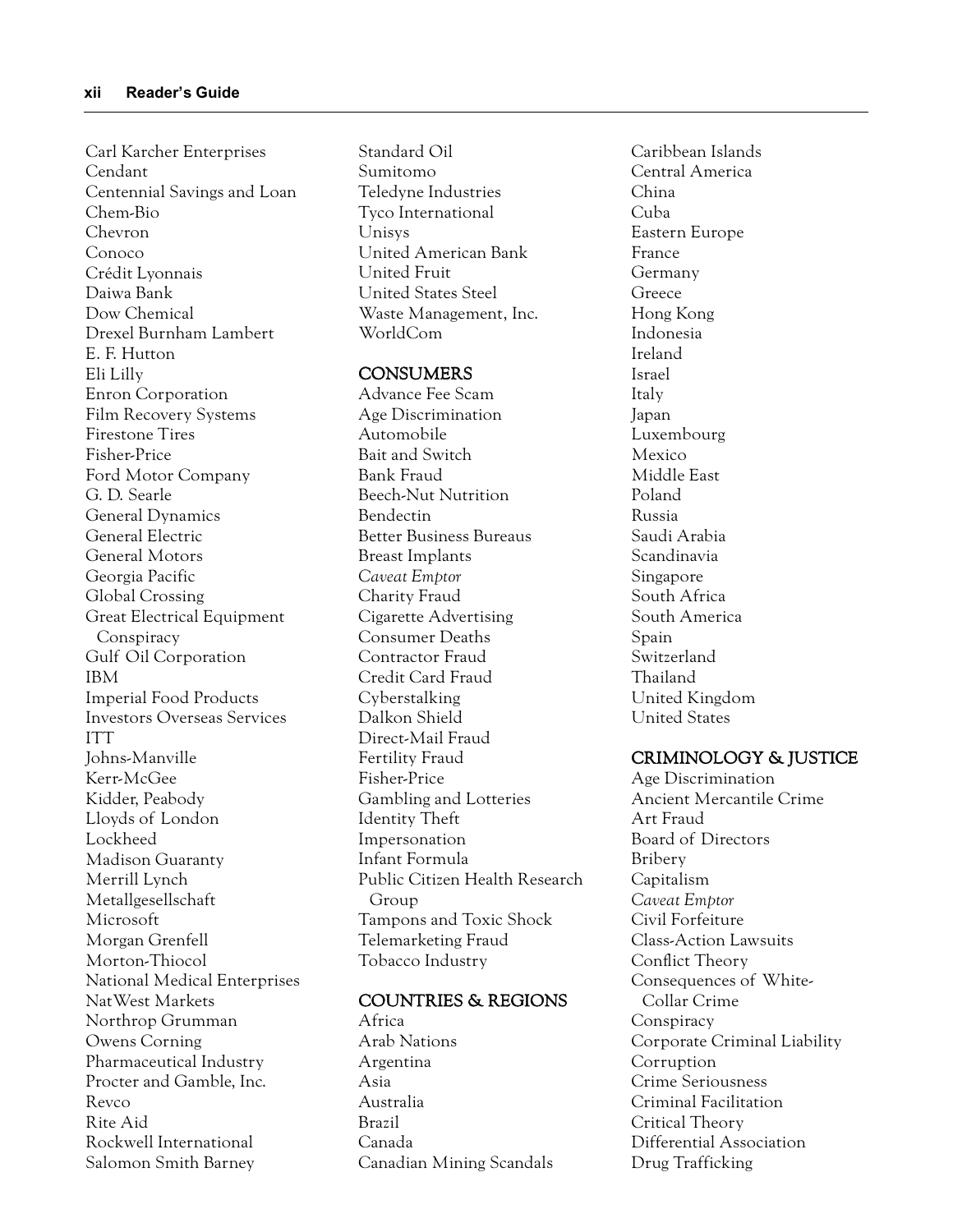Elite Crime Ethics Fear of Crime Felony Forensic Auditing Forgery Gender Discrimination Global Warming Globalization Hartung-Burgess Debate Human Trafficking Investigation Techniques Juries and Awards Justice, Department of Knapp Commission Legal Malpractice Military-Industrial Complex Misappropriation Theory Mollen Commission Money Laundering Multinational Corporations National White-Collar Crime Center Negligence Oligopoly Organized Crime Perjury Police Brutality Police Corruption Political Assassinations Pornography Prosecution Prostitution Public Corruption Racial Discrimination Racketeering Religious Fraud *Respondeat Superior* Risk Analysis Self-Control Theory Sutherland-Tappan Debate Techniques of Neutralization

# FINANCIAL & SECURITIES FRAUD

Accounting Fraud Arbitrage Bad Checks Banco Ambrosiano Bank Fraud

Bank of Credit and Commerce International Banker's Trust Bankruptcy Fraud Barings Bank Bendix Corporation Boesky, Ivan Bond Fraud Centennial Savings and Loan Check Kiting Commodity Fraud Counterfeiting Credit Card Fraud Currency Fraud Debt Restructuring Fraud Drexel Burnham Lambert Embezzlement Equity Funding Scandal Extortion Fiduciary Fraud Flaming Ferraris Insider Trading Investment Trust Fraud Nonprofit Organization Fraud Offshore Bank Accounts Offshore Entities Savings & Loan Fraud Securities Fraud Stock Fraud Teamsters Pension Fund Vatican Bank

#### GOVERNMENT

Bid Rigging Bribery Commodities Futures Trading Commission Corruption Defense Industry Fraud Environmental Protection Agency Federal Deposit Insurance Corporation Federal Trade Commission Food and Drug Administration Government Contract Fraud Government Procurement Fraud Graft HUD Scandals Iran-Contra

Prisoners Securities and Exchange Commission Sentencing Guidelines. Tailhook Scandal Teapot Dome Scandal

## LAWS

Antitrust Bank Secrecy Act Boland Amendments Campaign Finance Celler-Kefauver Act Clayton Antitrust Act Clean Air Act Clean Water Act Comprehensive Thrift Act Computer Fraud and Abuse Act Consumer Product Safety Act Ethics Reform Act Fair Housing Act False Claims Act Federal Trade Commission Act Financial Crime Kingpin Statute Foreign Corrupt Practices Act Hart-Scott-Rodino Act Hobbs Act Insider Trading Sanctions Act Interstate Commerce Act Major Fraud Act Meat Inspection Act Mining Safety and Health Act Occupational Carcinogens Occupational Safety and Health Act Pure Food, Drug and Cosmetics Act Racketeer Influenced Corrupt Organizations (RICO) Robinson-Patman Act Sherman Antitrust Act Toxic Substances Control Act Truth in Lending Act Truth in Labeling Witness and Victim Protection Act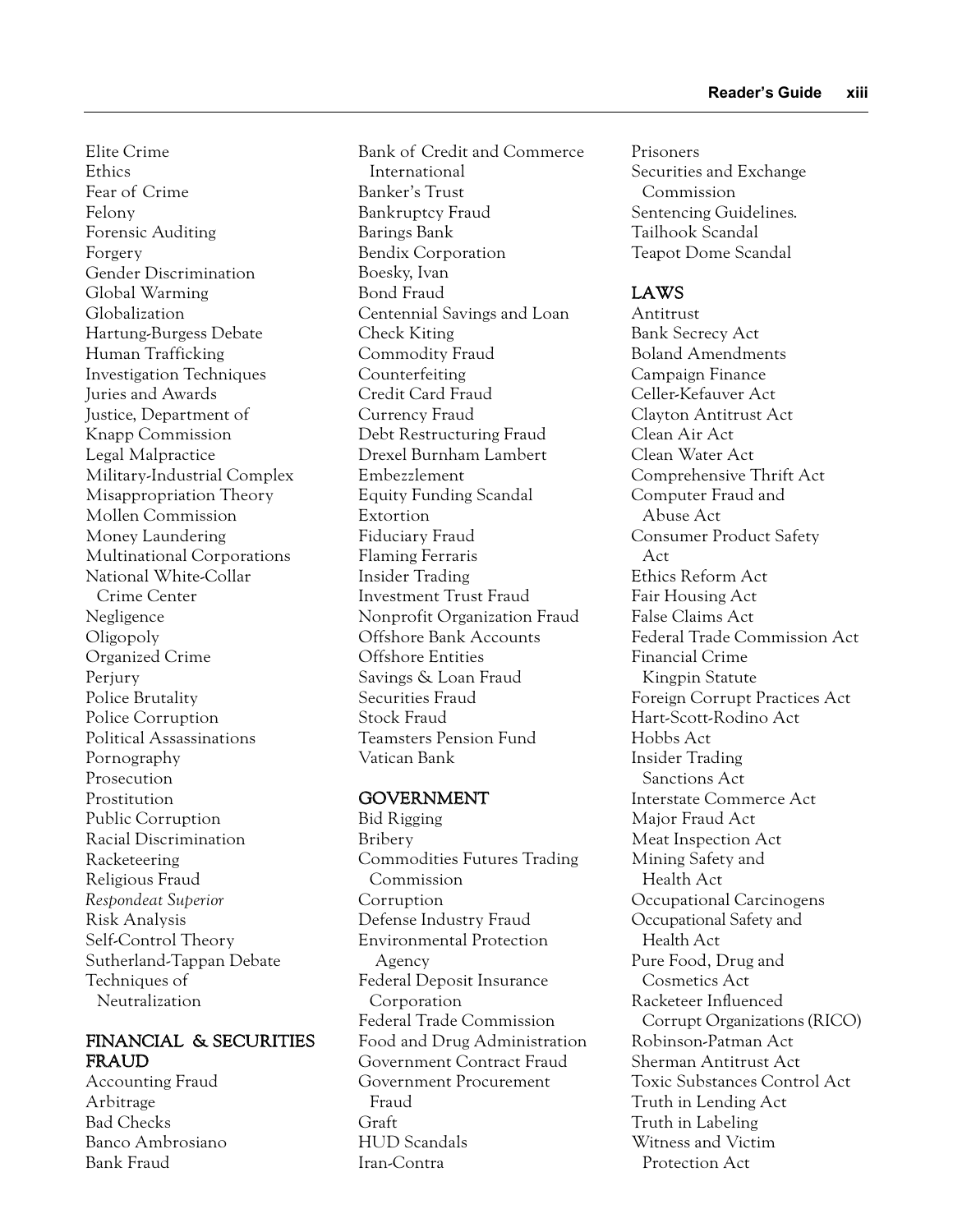## MEDICAL & HEALTHCARE FRAUD

Age Discrimination Baycol Bendectin Breast Implants Dalkon Shield Fertility Fraud Healthcare Fraud Health Corporation of America Medical Malpractice Medicare and Medicaid Fraud Pharmaceutical Industry Research Fraud Revco Thalidomide Unnecessary Surgery

#### PEOPLE

Agnew, Spiro Anderson, Jack Bakker, Jim and Tammy Benson, Michael L. Boesky, Ivan Braithwaite, John Bush, George H. W. Bush, George W. Butcher Brothers Capone, Alphonse Carnegie, Andrew Carson, Rachel Carter, Jimmy Clinard, Marshall Clinton, William J. Coffee, John C., Jr. Cohen, Albert K. Coleman, James W. Coolidge, Calvin Cressey, Donald Cullen, Francis T. Domhoff, G. William Edelhertz, Herbert Eisenhower, Dwight D. Fisse, Brent Ford, Gerald R. Frankel, Martin Geis, Gilbert Giuliani, Rudy Grant, Ulysses S. Green, Mark J.

Holley, Louis Malcolm Hoover, Herbert Irving, Clifford Jesilow, Paul Jett, Joseph Johnson, Lyndon B. Keating Five Keating, Charles Kennedy, Robert F. Leeson, Nick Levi, Michael Levine, Dennis Madison, James Maxwell, Robert Milken, Michael Morgan, J. P. Nader, Ralph Nixon, Richard M. North, Oliver Pontell, Henry Reagan, Ronald Rich, Marc Roberts, Oral Rockefeller, John D. Roosevelt, Franklin D. Roosevelt, Theodore Ross, Edward Rusnak, John Short, James F. Jr. Shover, Neal Silkwood, Karen Simpson, Sally Sinclair, Upton Sorkin, Ira Spitzer, Elliot Stanford, Leland, Sr. Stavisky, Serge Steffens, Lincoln Stewart, Martha Sutherland, Edwin H. Truman, Harry S Vaughan, Diane Weisburd, David Wheeler, Stanton Whistleblowers

#### POLITICAL SCANDALS

ABSCAM Anderson, Jack Agnew, Spiro Contra-Gate

Watergate Whitewater

#### POLLUTION

Air Pollution Asbestos Buffalo Creek Exxon *Valdez* Coal Mining Global Warming Globalization Grassy Narrows Greenpeace Hazardous Waste Kepone Scandal Love Canal Pesticides Polyvinyl Chlorides Three Mile Island Times Beach Waste Management, Inc. Water Pollution

#### PRODUCTS

Automobile Baycol *Challenger* Disaster Corvair Dalkon Shield Defective Products Ford Pinto Infant Formula Oraflex Product Deficiencies

## REGULATION

Air Pollution Antitrust Bank Fraud Capitalism Compliance Programs Consent Agreements and Orders Federal Gambling Regulation Financial Accounting Standards Board Free Enterprise System National Association of Securities Dealers Reform and Regulation Regulatory Enforcement